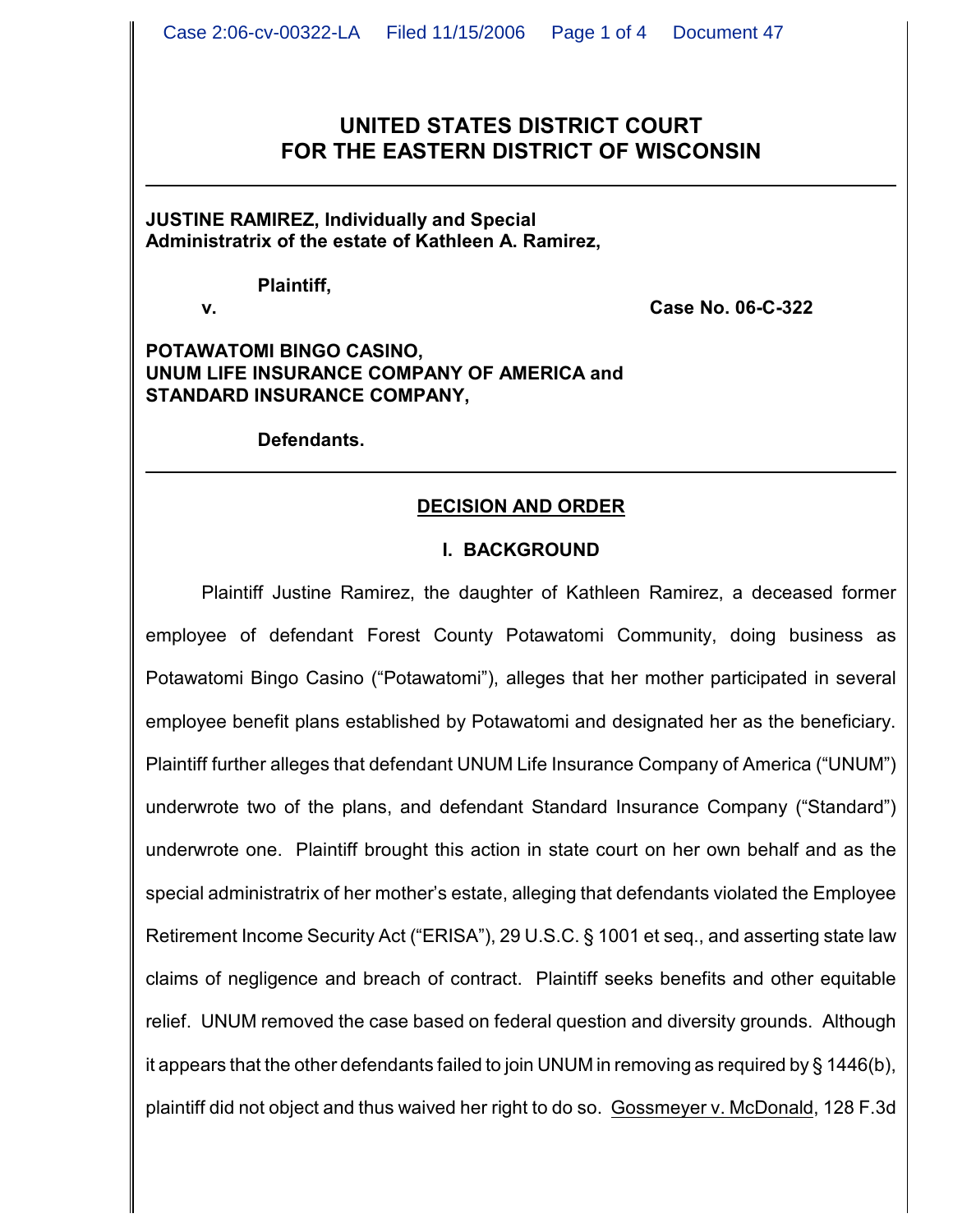481, 489 (7th Cir. 1997) (stating that defects in removal procedure are waived if not made within thirty days of removal). Before me now are defendant Potawatomi's motions to dismiss plaintiff's amended complaint.

### **II. DISCUSSION**

Potawatomi first argues that it is a federally recognized Indian Tribe, entitled to sovereign immunity, and that this court therefore lacks subject matter jurisdiction over the present action. I address a motion to dismiss a complaint for lack of subject matter jurisdiction under Fed. R. Civ. P. 12(b)(1).

 The Seventh Circuit has rejected the argument that as a result of Tribal sovereignty, ERISA does not apply to Tribal employers and Indians. Smart v. State Farm Ins. Co., 868 F.2d 929, 936 (7th Cir. 1989). Potawatomi, however, argues that Reich v. Great Lakes Indian Fish & Wildlife Commission, 4 F.3d 490 (7th Cir. 1993), effectively reversed Smart. I disagree. In Reich, the Seventh Circuit acknowledged that ERISA governed benefit plans established by Indian tribes, which covered employees "engaged in routine activities of a commercial or service character." Id. at 495; see also Lumber Indus. Pension Fund v. Warm Springs Forest Prods. Indus., 939 F.2d 683, 686 (9th Cir. 1991) (same). In the present case, plaintiff alleges that the plans in question cover employees engaged in routine commercial activities. Therefore, I reject Potawatomi's sovereign immunity argument.

Potawatomi also argues that plaintiff fails to state a claim for relief. I consider a motion to dismiss for failure to state a claim for relief under Fed. R. Civ. P. 12(b)(6). I must dismiss a complaint or portion thereof for failure to state a claim if it appears beyond doubt that plaintiff cannot adduce any set of facts that would entitle her to relief consistent with the allegations. See Hishon v. King & Spalding, 467 U.S. 69, 73 (1984) (citing Conley v. Gibson,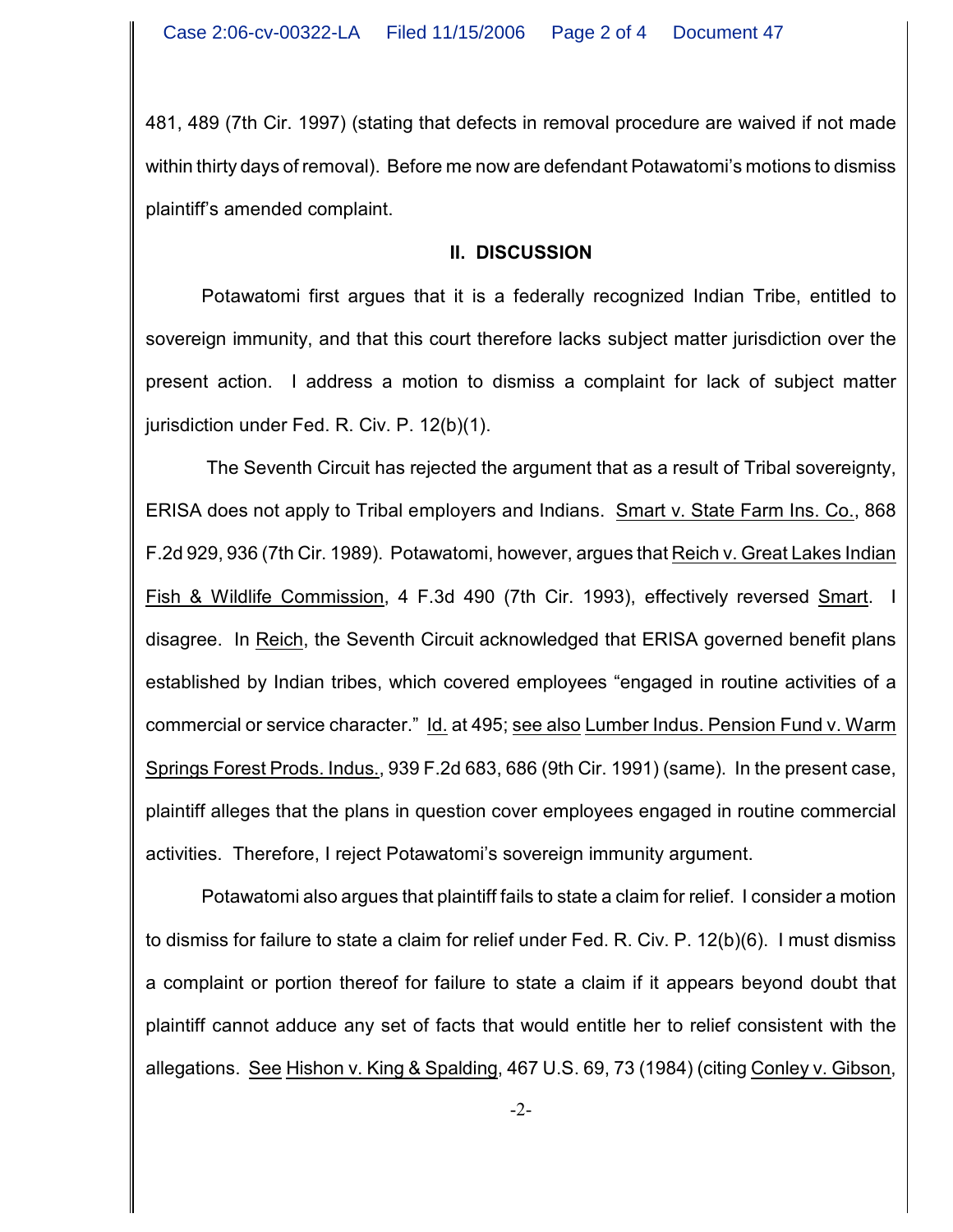355 U.S. 41, 45-46 (1957)). I accept plaintiff's allegations as true and draw all reasonable inferences from them in her favor. Jenkins v. McKeithen, 395 U.S. 411, 421 (1969). Plaintiff need not identify in her complaint the legal theories on which she intends to proceed. Higgs v. Carver, 286 F.3d 437, 439 (7th Cir. 2002). In considering a Rule 12(b)(6) motion, I may consider copies of written instruments attached to the complaint and of documents submitted by a defendant if plaintiff refers to them in the complaint. Venture Assocs. v. Zenith Data Sys., 987 F.2d 429, 431 (7th Cir. 1993).

Potawatomi first argues that I must dismiss plaintiff's claim against it because it was Kathleen Ramirez's employer and is not a plan. Although the appropriate defendant in a suit for benefits under ERISA is generally the plan, courts have allowed cases to proceed against employers in a number of situations including where the plaintiff alleges that the employer and the plan are closely intertwined. See Mein v. Carus Corp., 241 F.3d 581, 584-85 (7th Cir. 2001); see also Riordan v. Commw. Edison Co., 128 F.3d 549, 551 (7th Cir. 1997). A plan and an employer may be closely intertwined where, for example, factors exist demonstrating that the employer exhibits discretion in the plan's administration. In addition, where a plaintiff seeks equitable relief, ERISA does not limit the entities that are potentially liable. Harris Tr. & Sav. Bank v. Salomon Smith Barney, 530 U.S. 238, 246 (2000).

In the present case, plaintiff alleges that Potawatomi is closely intertwined with the plan,in that the plan refers to itself as the Potawatomi Bingo Casino Plan, designates Potawatomi as its agent for service of process, refers all questions regarding the plan to Potawatomi, grants Potawatomi the right to amend or cancel the plan at any time and gives Potawatomi considerable discretion regarding the payment of benefits. In addition, plaintiff seeks equitable relief as well as benefits under the plans. Thus, I conclude that it would be